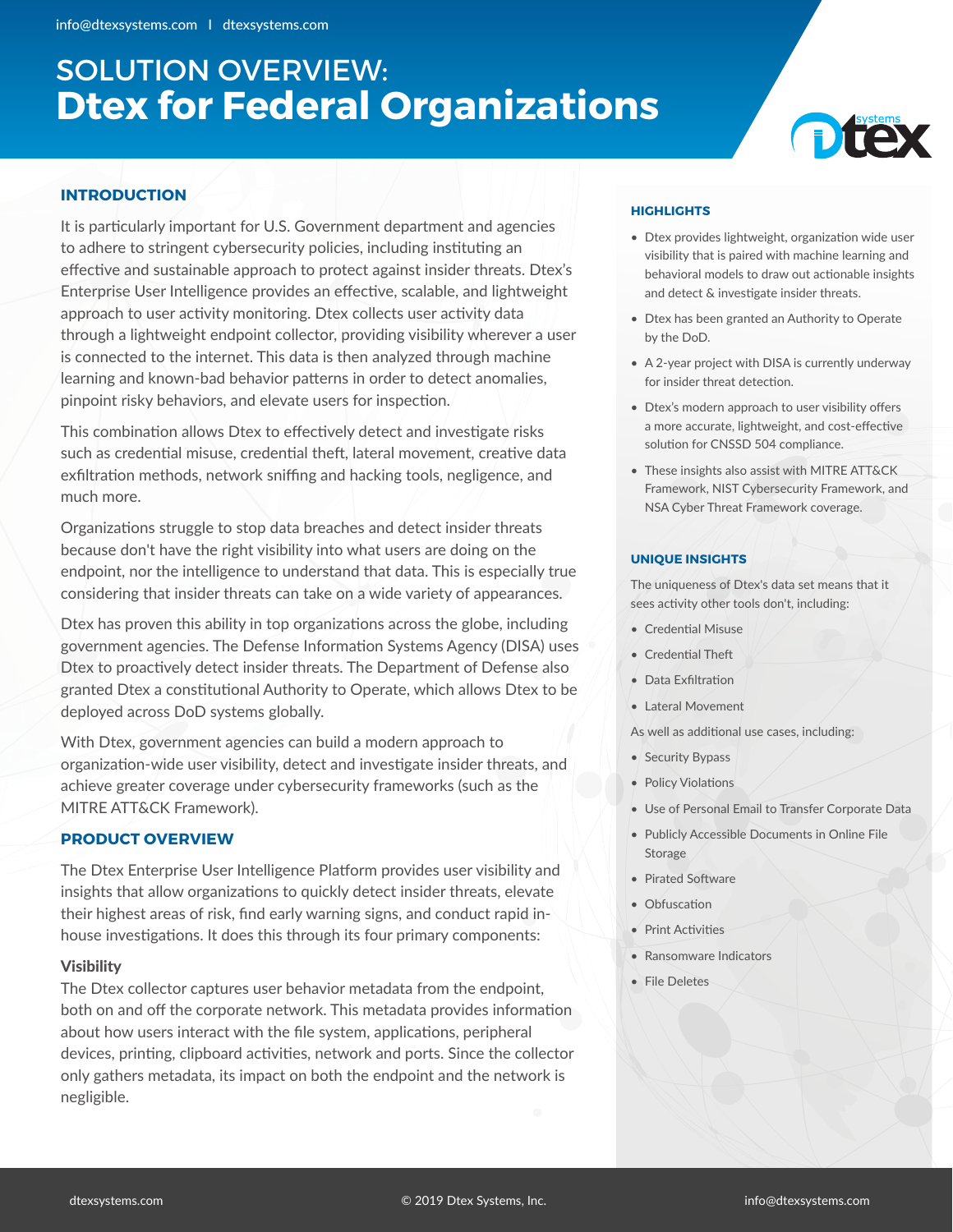## Intelligence

Dtex uses advanced behavioral models, collected from real-world investigations, to identify known threats and advanced risks, like credential theft. These patterns allow Dtex to quickly and effectively identify anomalous behavior (such as data exfiltration) from day one.

### **Analytics**

Behavioral analysis baselines individuals' normal user behavior and alerts on suspicious anomalies or red flags. This allows Dtex to detect and alert on the "unknown unknowns" — never-before-seen suspicious behavior. Dtex generates risk scores by comparing a user's recent events in comparison to themselves (i.e. their own historical baseline), against their peer group (i.e. the baseline of users in similar departments or roles) and against the entire organization.

#### **Answers**

Alert stacking, risk scoring, and evolving anomaly detection mean that Dtex's prioritized alerts are highly targeted with little noise or false positives. The Dtex UI allows analysts to quickly sort, navigate, filter, and pivot as they triage alerts. Dtex is also a valuable endpoint forensics tool, since it offers a direct, complete audit trail of human behavior – including every stage of the insider threat kill chain.

#### Plus: Privacy Compliance & Anonymization

Dtex offers all of the above features without invading user privacy. Dtex does not by default perform keystroke logging, screen recording, screenshot capture or any other form of invasive information collection. (Note: Screen capture will soon be available as an optional add-on feature.) In addition, Dtex provides an optional anonymization feature that can encrypt sensitive information such as user IDs, machine names and IP addresses that might uniquely identify an individual.

#### **DTEX IN FEDERAL ORGANIZATIONS**

#### Authority to Operate Across DoD

Dtex has been granted a DoD Authority to Operate. This ATO allowed the Dtex Platform to be deployed on Department of Defense endpoints, serves and networks nationally and internationally, and indicates that Dtex has been evaluated and approved by DoD. Dtex is thus approved to be deployed across US Government agencies both in the United States and across the globe.

#### A More Effective Approach to CNSSD Compliance

Dtex can be used to fulfill CNSSD 504 directives, particularly in the significant gap where heavyweight traditional UAM solutions are not feasible or manageable. With a heavyweight user activity monitoring solution, storage costs alone can exceed hundreds of thousands of dollars per year. When one also factors in the cost of lost productivity through performance challenges, manpower to monitor/ingest this data, and server costs, heavyweight monitoring solutions have a high cost and a significant impact on end user experience.

Dtex, however, offers a lightweight alternative to user visibility for CNSSD 504 compliance. With a lightweight endpoint collector that records user activity metadata, Dtex was built to record only data that provides

#### **DEPLOYMENT**

Dtex offers flexible deployment options. It can be deployed on-prem, or hosted in the cloud. (Additional hosting fees may apply.)

#### **PLATFORM COMPATIBILITY**

The Dtex collector is compatible across the following platforms: Microsoft Windows 7 Windows 8/8.1 Windows 10 Windows Server 2008 R2, 2012, 2012 R2, 2016 Apple macOS 10.10 (Yosemite) macOS 10.11 (El Capitan) macOS 10.12 (Sierra) macOS 10.13 (High Sierra) Linux Red Hat Enterprise Linux or CentOS 6.x 7.x